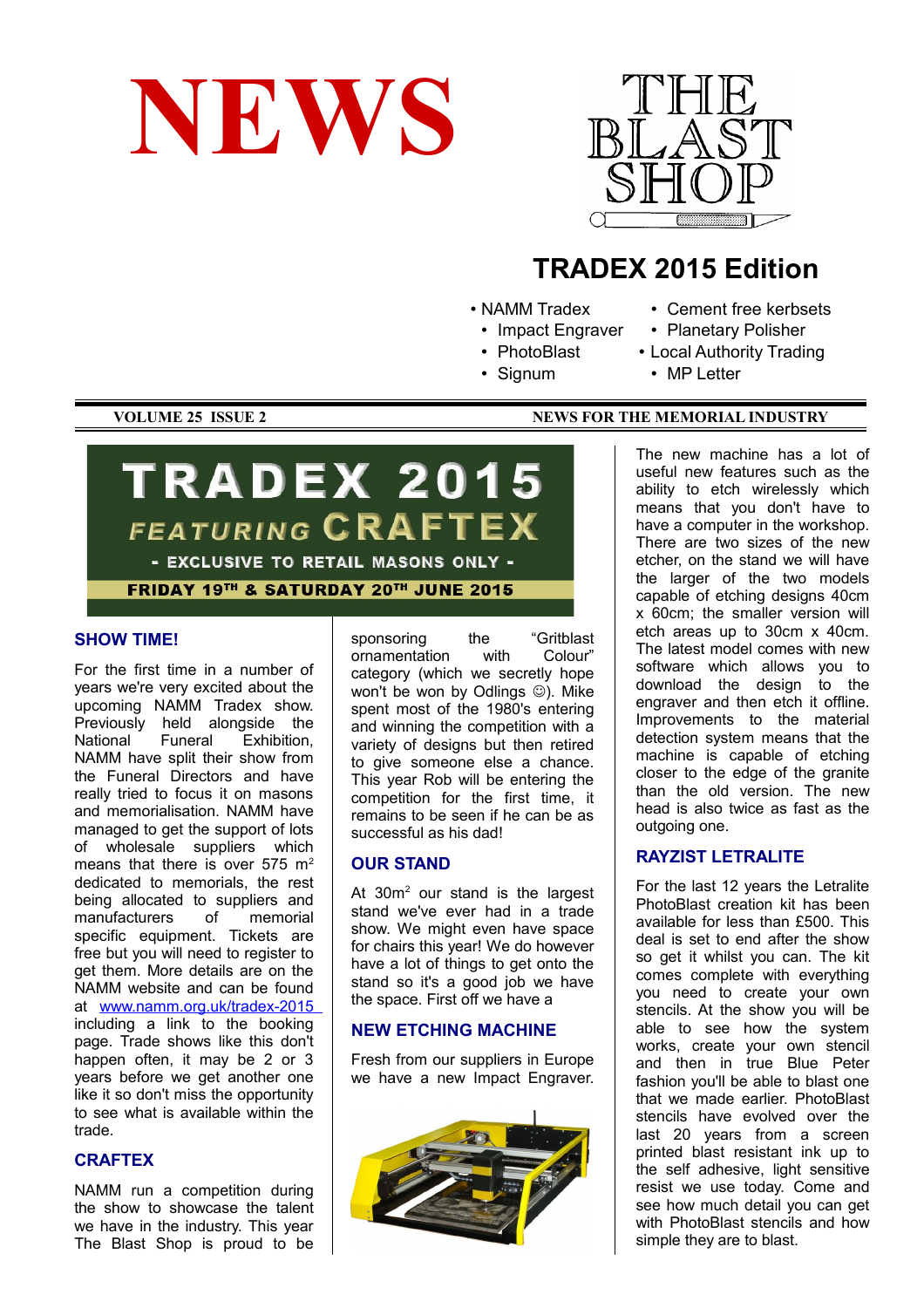# **GOLDMANN EQUIPMENT**

Not content with just showing you what a Goldmann dustless machine looks like we're installing a compressor on the stand so that you can actually have a go with our sandblasting equipment. The Blast Shop was initially founded after securing a distributorship for Goldmann sandblasting equipment and 30 years on we still think it's the best value for money sandblaster you can buy. If you had bought a dustless machine 30 years ago you would still be able to sell it now for £1500, given it only cost you around £3000 that's better residual value than most things you buy these days. On the stand we have 2 dustless machines for you to play with, the 40P is the workshop workhorse, fitted with a 6mm nozzle this machine is perfectly capable of growing with your business. The other machine is the portable Duplo sandblaster. The Duplo can be easily dismantled to fit into the boot of an estate car if necessary. It's designed to be operated in the cemetery but is equally at home in a smaller masons workshop where it can blast any size memorial from small vases to full size cover slabs.

# **SIGNUM**

The latest version of Signum comes complete with a new hand drawn font. 25 years ago we drew our first font which was based on the Trajan alphabet. Only available in the original version of Signum, this font proved exceptionally popular with masons who bought the package. With the latest



version of Signum we have added another hand drawn font. This one is more modern in style giving a contemporary feel to the more contemporary memorial shapes we offer in our own business. The latest version of Signum is a significant step forward, offering realistic drawings and integration with your email system to send pictures direct to your customers. Signum is the only software available in the UK specifically designed from the ground up for memorial masons, a CAD packaged designed to work the way you expect.

# **CEMENT FREE KERBSETS**

We've been playing with ideas for cement free kerbset fixings for a while and finally we have a solution. Our stainless steel fixings put very little pressure on the granite but still secure the kerbs allowing easy removal should you require. As with all mechanical fixing techniques, the kerbset is secure as soon as you leave it which means that the kerbs will not move due to pressure from the weight of the chippings.

# **NEW 3 HEAD POLISHER**

Our final new product for the show is a three head polishing system. Designed as a cost effective alternative to a large Jenny Lind. The three heads ensure that the hand polisher remains flat on the granite meaning that you don't round off the edges as much as you would with a small single disc system. It uses three 5" pads which both spin and rotate around each other using a gear mechanism. As



they are rotating around each other the swirls that can be created with single head systems are not apparent which ultimately creates a higher final polish. In addition, the action of the three heads rotating around each other means that the planetary polisher is capable of polishing five times faster than traditional single head devices.

# **PINK/ORANGE TAPES**

We've just taken delivery of our latest batch of StoneMask tape and have now settled on the colour for our Orange tape. It's more yellow than the last batch but hopefully you shouldn't confuse the Pink and Orange tapes now when ordering. We've also taken the opportunity to wind the rolls differently . For the last 12 months we have been rewinding the rolls we use so that the backing liner was on the outside rather than the inside of a roll. We found it helped to ensure the roll didn't unwind while going through our plotter. We try to improve our products based on our experiences but if you disagree and think we've made a mistake then please get in touch.

# **LOCAL AUTHORITIES**

The Blast Shop has been pushing for some time to get masons to respond to the issue of Local Authorities selling memorials. Rob presented the case on behalf of the memorial industry at the MAB organised House of Commons debate earlier this year. It's difficult at times to find time to do something about it but it is vital that we react now and put pressure on the new government to review the Localism Act 2011. Included in this newsletter you will find a printed letter that you can send to to your local MP (an electronic version is on the NAMM website). All you need to do is fill in the relevant information and post it to the MP at House of Commons, London, SW1A 0AA. If you use window envelopes then you should find all you need to do is put a stamp on the envelope and add your name and the MPs name (twice) to the letter. If you don't know who your MP is then the full list is available online at: [tinyurl.com/39wprh3.](http://tinyurl.com/39wprh3) We've made it as easy as we can because it's important, our trade is under threat, if we don't do something we might not have a trade to pass on to future generations.